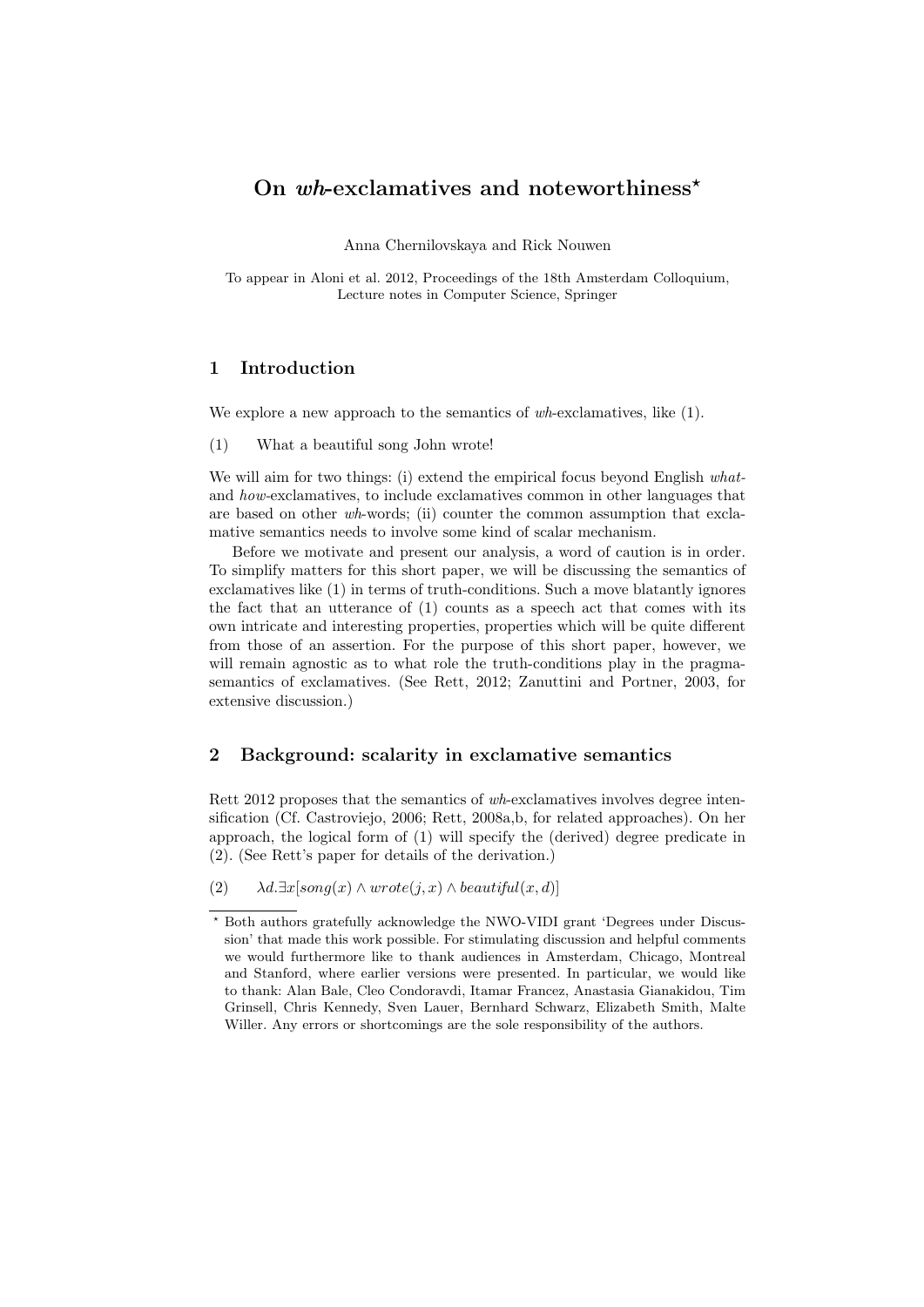According to Rett, an utterance of a wh-exclamative involves the speaker expressing that it is noteworthy that the degree property corresponding to the exclamative is instantiated by some value that exceeds the relevant contextual standard (in the case of (1) the standard of beauty w.r.t. songs).

If, as in (3-a), a wh-exclamative lacks an overt gradable adjective, a measurement operator  $\lambda d.\lambda x.\mu_{\alpha}(x) = d$  is inserted. This operator basically plays the role of a silent adjective, where the relevant measurement dimension  $\alpha$  is determined contextually. Via this operator, (3-a), too, ends up expressing a degree property, namely how  $\alpha$  (how *beautiful*, how *weird*, how *complex*, etc.) John's song was. This is the predicate in (3-b). An utterance in (3-a), then, means that the speaker expresses that it is noteworthy that the degree of  $\alpha$  of John's song exceeds the standard.

(3) a. What a song John wrote! b.  $\lambda d.\exists x[song(x) \wedge wrote(j, x) \wedge \mu_\alpha(x) = d]$ 

Rett's approach is to treat a wh-exclamative as a degree phenomenon and she argues that it could really be nothing else. In particular, she argues that the noteworthiness evaluation that is part of the *wh*-exclamation is necessarily directed at predicate of degrees. She does so on the basis of scenarios like (4).

(4) Imagine that by some strange coincidence someone repeatedly picks out the same two cards (say, the  $3\diamondsuit$  and the  $6\diamondsuit$ ) from a (repeatedly reshuffled) pack of cards. Mary has seen this happen and now witnesses this person pick  $3\diamondsuit$  and  $6\diamondsuit$  yet again.

Rett observes that it is now infelicitous for Mary to utter  $(5)$ :

(5) What cards he picked!

What is essential to this scenario is that no matter how noteworthy the events of picking these cards were, there is nothing particularly special about the cards that were picked. That is, there is no  $\alpha$  such that  $\mu_{\alpha}(3\diamondsuit \oplus 6\heartsuit)$  returns a particularly high degree. In Rett's approach, this then explains why (5) is infelicitous. Rett concludes that wh-exclamatives are subject to a *degree restriction*: they always express that the degree to which something holds is deemed noteworthy by the speaker.

 $\frac{1}{1}$  We have encountered several native speakers of English (including an anonymous reviewer) who disagree with this judgment or who at least can come up with similar scenarios in which an exclamative is felicitous. Below, we will show that in languages like Dutch some exclamatives are generally felicitous in a scenario like (4). We would guess that the speakers who disagree with Rett's observation speak a dialect of English that is in this respect close to Dutch. The fact that such dialects exist is further supported by the fact that we have found speakers of English that have who-exclamatives in their language, while Rett assumes that such exclamatives do not exist in English since English who is incapable of ranging over degrees. Despite such exceptions, we believe Rett's observations are important and should be taken seriously, given the clear support they receive from the vast majority of speakers.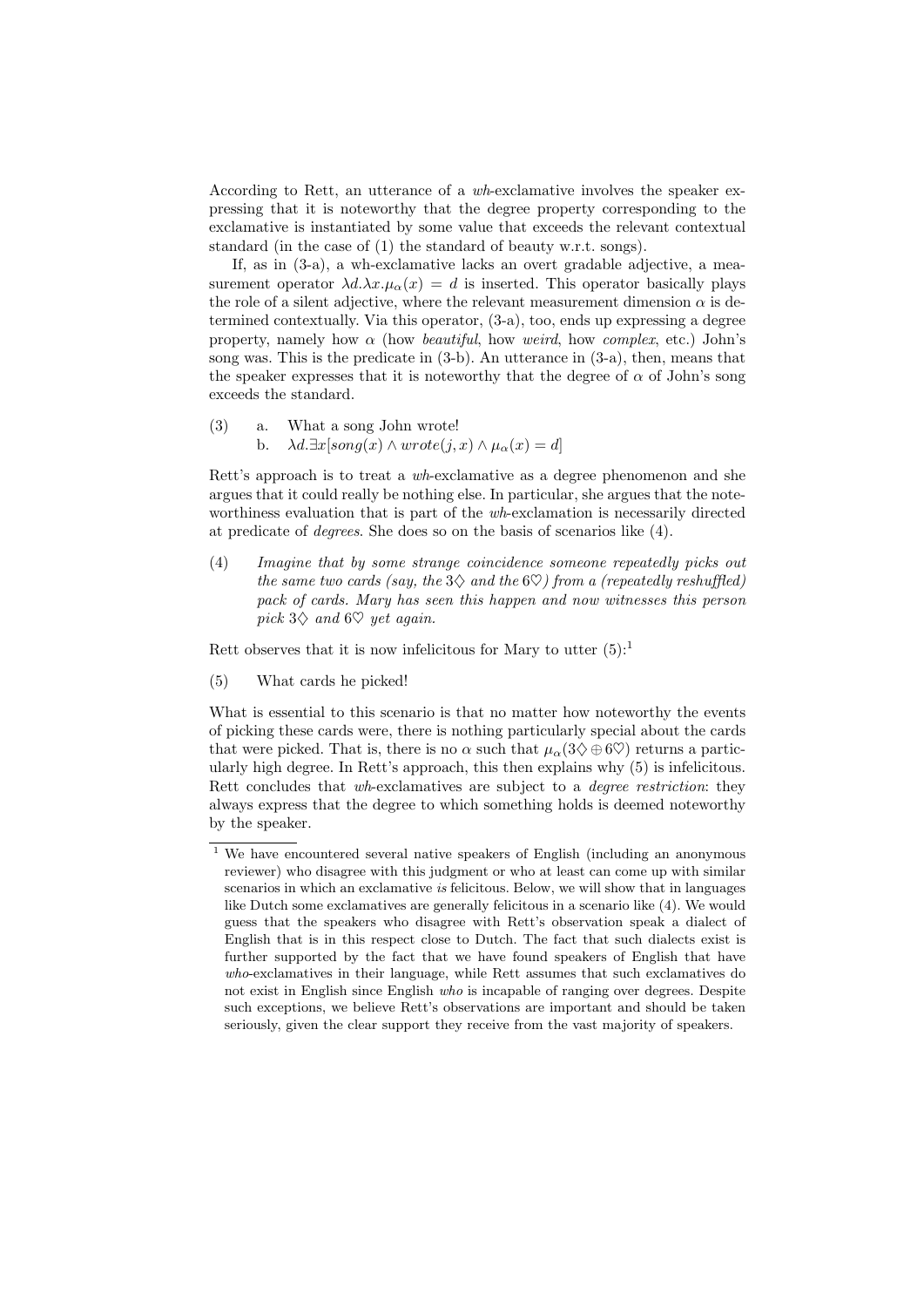It is worth remarking that it is not necessary to interpret Rett's observation concerning (4) and (5) as saying something about the involvement of degrees in the semantics of wh-exclamatives, but that instead one could argue that it just shows that wh-exclamatives always involve some kind of scalar mechanism. For instance, we believe that the influential scalar approach of Zanuttini and Portner (2003), although compositionally less specific, is in principle suitable for dealing with examples like  $(5)$  equally well (pace Rett's own assessment of that work). In the interest of space, we refrain from a detailed discussion and comparison.

## 3 The scope of noteworthiness

Rett claims that it should be impossible to insert silent measurement operators using dimensions like *noteworthiness*, unexpectedness or *surprise*. Rett suspects that such a choice would wrongly predict that What cards he picked! is felicitous in the card-picking scenario of (4). This does not seem entirely accurate to us. Unlike (say)  $A \heartsuit \oplus A \diamondsuit \oplus A \spadesuit \oplus A \spadesuit$ , it seems to us that the pair  $3\diamondsuit \oplus 6\heartsuit$  lacks any noteworthy features. Also, what is surprising is not the pair of cards itself, but rather that they were picked. Moreover, Rett's restriction on silent measurement operators is surprising given the possibility of having overt adjectives associated to those same dimensions in wh-exclamatives, as in (6).

(6) What a surprising turn of events!

This discussion points in the direction of our main argument: cases like  $(4)/(5)$ are not evidence of a degree (or scalarity) restriction, but rather point out that the noteworthiness evaluation is always directed at the referent of the wh-phrase. Call this the *locality restriction*: readings in which the  $\mu$  applies to a structure that properly contains the wh-phrase, as in (7), are unavailable. Such degree predicates would incorrectly predict (5) to be felicitous in (4).

(7)  $\lambda d. \exists x [\mu_{noteworthy}(\land cards(x) \land picked(h, x))] = d]$ 

## 4 Beyond English what-exclamatives

Whilst English only has *what*- and *how*-exclamatives, languages like Dutch, German and Russian allow for exclamatives based on other wh-words too. The example in (8) presents a Dutch who-exclamative, and (9) a Dutch which-exclamative. There are similar examples in other languages, but not in English.

| (8) | Wie ik net gezien heb! |  | (9) | Welke vrouw ik net gezien heb! |  |  |  |
|-----|------------------------|--|-----|--------------------------------|--|--|--|
|     | who I just seen have   |  |     | which woman I just seen have   |  |  |  |

The meaning of these examples shows a contrast with English what-exclamatives. It is infelicitous to utter  $(8)$  or  $(9)$  in response to seeing a woman with some noteworthy feature, e.g. an exceptionally tall woman. These exclamatives can be used when the very fact that the speaker just saw the woman in question is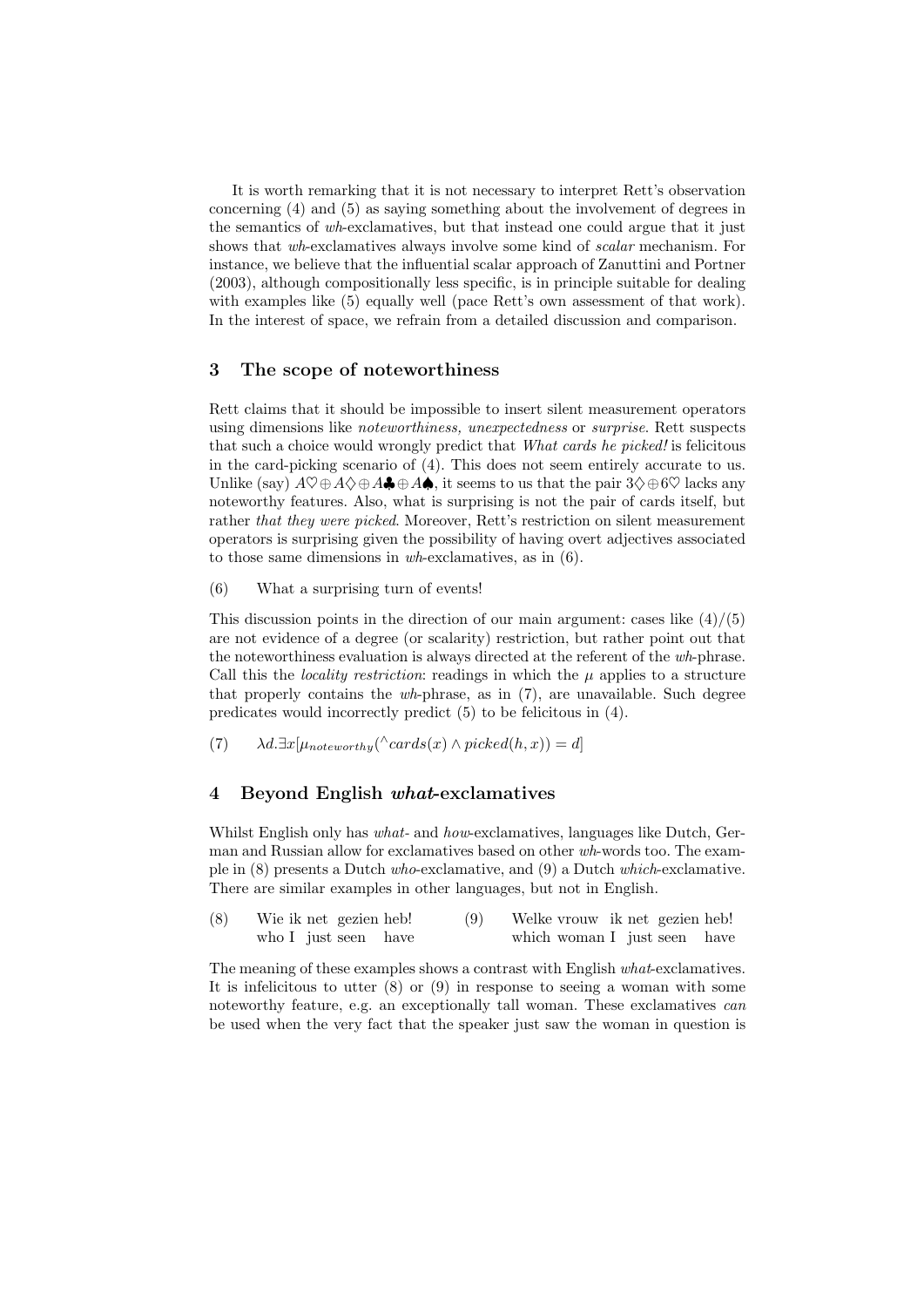unexpected; for instance, as a reaction to seeing Mary, an in all senses absolutely normal woman, of whom everybody thought that she had left the country.

The approaches discussed in the previous study will have a hard time accounting for these examples.<sup>2</sup> This is first of all because these exclamatives lack the readings that these approaches account for in the case of what-exclamatives. Moreover, the available readings are close to the readings that were meant to be excluded as possible interpretations of what-exclamatives. For instance, (10) is felicitous in the card-picking scenario in (4).

(10) Welke kaarten hij toen (weer) trok! which cards he then (again) pulled

As we discussed above, in the scenario there is no property such that  $3\diamondsuit \oplus 6\heartsuit$ has this property to a particularly high degree. What appears to be needed to account for the fact that (10) is felicitous in the given scenario is to break with the locality restriction and assume that the exclamative expresses the degree predicate in (7). This is not unproblematic, for we need the locality restriction to avoid predicting the Dutch what-exclamative in (11) to be felicitous in scenarios like (4), while in fact it behaves in complete parallel to its English counterpart.

(11) Wat een kaarten hij toen (weer) trok! what a cards he then (again) pulled

## 5 Proposal

We propose that exclamatives directly express a noteworthiness evaluation and that exclamatives are not a degree phenomenon in Rett's sense. We furthermore categorise all wh-exclamatives in two distinct classes:

Type 1: expressing the noteworthiness of a referent of the wh-word Type 2: expressing the noteworthiness of the proposition referenced in the exclamative

In addition to this, each wh-word introducing a wh-exclamative is specified for what  $\text{kind}(s)$  of noteworthiness it can mark. For example, both English and Dutch what a-exclamatives are type 1. Dutch who and which introduce whexclamatives of type 2.

As (12)-(15) show, type 1 exclamatives can be reduced, whilst type 2 exclamatives can not. This would be expected since the latter but not the former are dependent on a larger propositional structure. In Dutch, moreover, word order reflects the type 1/2 distinction. Dutch has SVO for main clauses, with V2, and SOV for embedded clauses. As (16)-(19) show, type 1 exclamatives may be either

<sup>&</sup>lt;sup>2</sup> Rett assumes that wh-exclamatives can only be formed with wh-words ranging over degrees, i.e. who-exclamatives are predicted to be ungrammatical. This is a fine prediction for English, but obviously not for other languages. Even if this restriction is lifted for such languages, the desired readings for examples like (8) and (9) are not derived.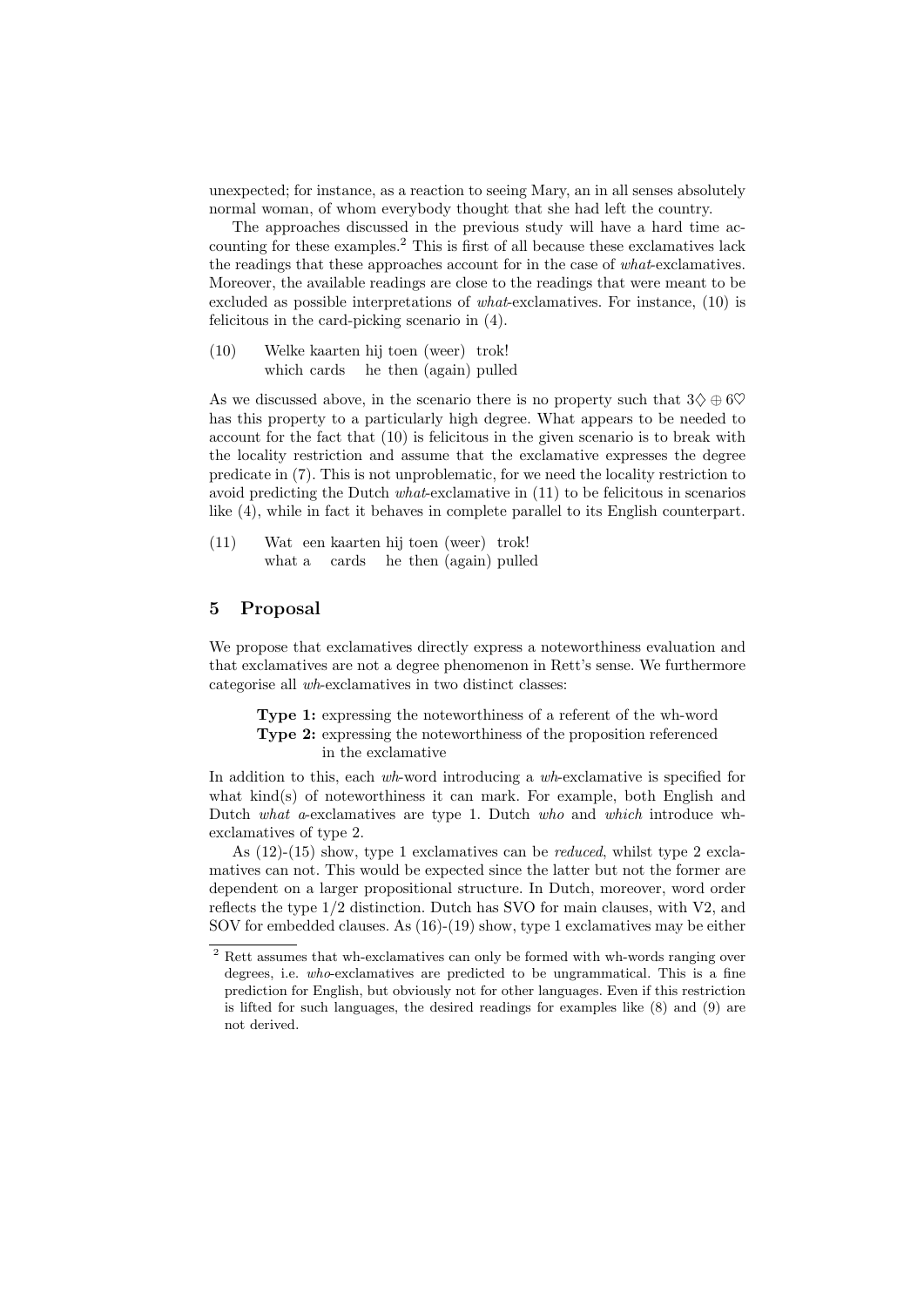| (12) | What a (beautiful) book!                                                          | (14) | $*Wie!$<br>who                                                                    |  |  |  |  |
|------|-----------------------------------------------------------------------------------|------|-----------------------------------------------------------------------------------|--|--|--|--|
| (13) | Wat een (mooi)<br>boek!<br>what a (beautiful) book                                | (15) | *Welk mooi<br>boek!<br>which beautiful book!                                      |  |  |  |  |
| (16) | Wat maakte Jan een herrie!<br>what made Jan a racket<br>'What a racket Jan made!' | (18) | Wat Jan een herrie maakte!<br>what Jan a racket made<br>'What a racket Jan made!' |  |  |  |  |
| (17) | Wie ik net zag!<br>Who I just saw<br>'You wouldn't believe who I just saw'        | (19) | *Wie zag ik net!<br>Who saw I just                                                |  |  |  |  |

V2 or verb-final, whilst type 2 exclamatives are exclusively verb-final.

#### 5.1 Wh-exclamatives of type 1

According to our proposal, the key ingredient to exclamative meaning is a noteworthiness evaluation. The meaning that we propose for (20-a) is in (20-b) (though we will refine this shortly):<sup>3</sup>

(20) a. What a song John wrote! b.  $\exists x[song(x) \land wrote(j, x) \land noteworthy(x)]$ 

How does this work? First, let us note that it is probably impossible to give a maximally precise semantic definition of the predicate *noteworthy*,<sup>4</sup> just like it is impossible to give maximally precise truth-conditions for, say,  $(21-a)$  or  $(21-b)$ .

- (21) a. The achievements of Sir Alex Ferguson are noteworthy.
	- b. It's noteworthy that Sir Alex Ferguson is still the manager of ManU.

Despite this semantic ineffability, we have clear intuitions on what is noteworthy. Take blackberry, chicken liver and cauliflower cake, which we consider almost indisputably noteworthy. Similarly, the font used in this article most probably counts as a clear case of something non-noteworthy. Here is our own intuition about the rough concept behind the label *noteworthy*: an entity is **noteworthy** iff its intrinsic characteristics (i.e. those characteristics that are independent of

 $\frac{3}{3}$  An anonymous reviewer wonders how the exclamative picks up the individual that is being evaluated, given the general assumption that wh-phrases are not referential. Here we agree with Rett (2012) that wh-phrases in (type 1) exclamatives are best analysed as free relatives.

<sup>4</sup> This is possibly a weakness of the approach, since this makes it difficult for opponents to our theory to show that something is not noteworthy in a situation in which an exclamative is used felicitously.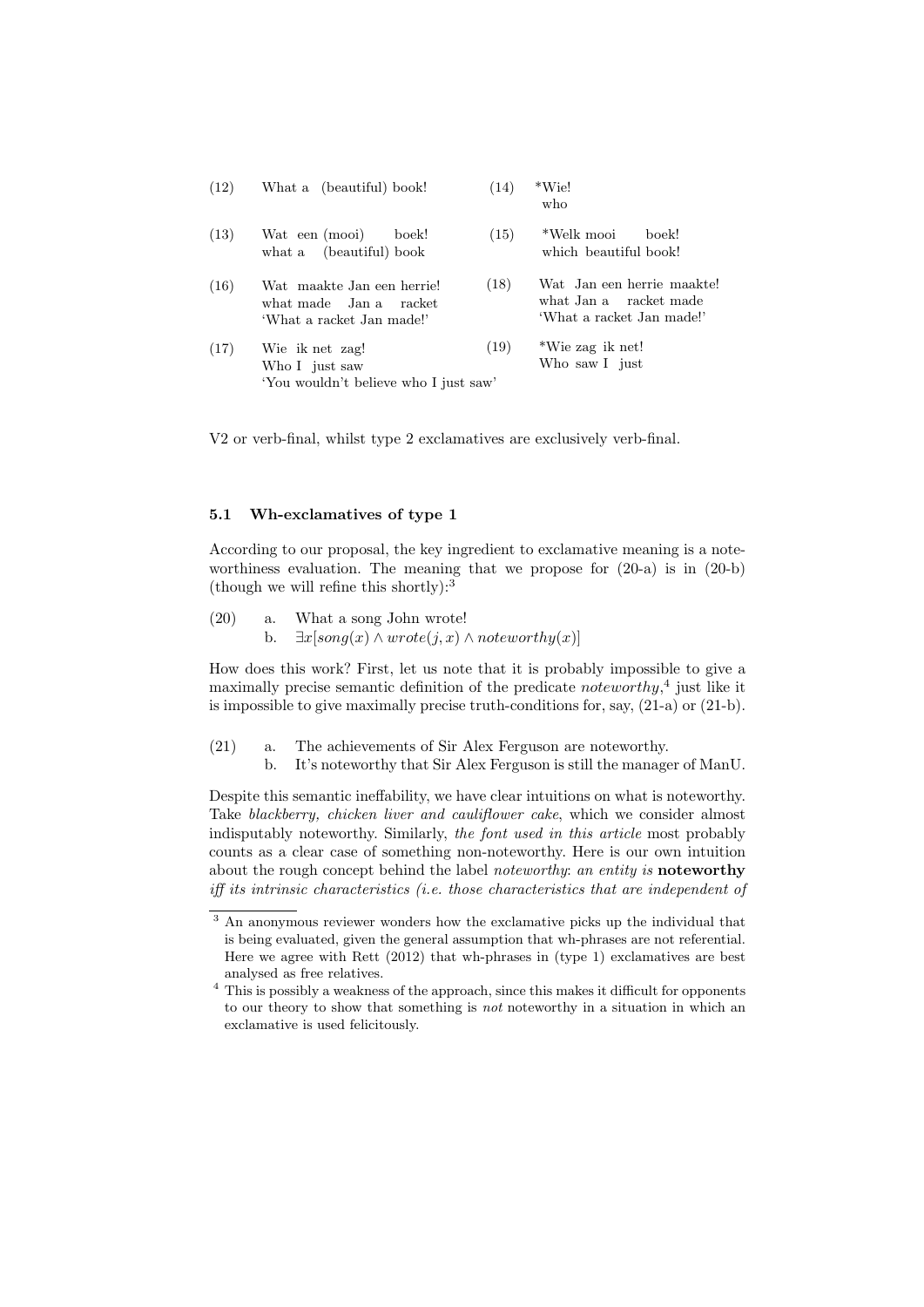the factual situation) stand out considerably with respect to a comparison class of entities.

This definition should be taken *cum grano salis*. We believe that the concept of noteworthiness is at the core of what exclamatives express, but we also believe that, as with any model-theoretic semantic analysis, a full characterisation of the concepts involved is outside the scope of our theory.<sup>5</sup>

Given the characterisation above, (20-b) is true if and only if the song written by John stands out considerably in some sense, compared to other songs. This can be because of many things (it being particularly good, or particularly weird, or particularly beautiful, etc.), which is as it should be.

If we apply the notion of noteworthy to the card-trick scenario, then it should be clear that the combination  $3\diamondsuit \oplus 6\heartsuit$  is not noteworthy. This makes type 1 exclamatives infelicitous in the card-picking scenario. (Later, we will use the fact that the proposition that these cards were picked several times in a row is noteworthy.)

Of course, noteworthy is a gradable predicate. We will take this into account by adopting a vague predicate approach to degree predicates (but nothing hinges on this). So we will write *noteworthy* $(x)(c)$  to express that among the members of comparison class  $c, x$  would count as noteworthy. For  $(20-a)$ :

(22)  $\exists x[song(x) \land wrote(j, x) \land noteworthy(x)(\lambda y.song(y))]$ 

In case there is a gradable predicate present in the wh-phrase, this predicate will become part of the comparison class, as in  $(23)$  (where c is the contextually determined comparison class for *beautiful*).

(23) a. What a beautiful song John wrote! b.  $\exists x[song(x) \land beautiful(x)(c) \land wrote(j, x) \land$ 

 $noteworthy(x)(\lambda y. be a utilful(y)(c) \wedge song(y))$ 

Of course, the most salient reason for John's beautiful song to be a noteworthy beautiful song is that it was particularly beautiful, which accounts for the most natural reading of (23-a). However, there also exists a reading in which this whexclamative does not express how beautiful the song was, but that the beautiful song in question was noteworthy for some other reason (e.g. because it was very weird, unusually structured, or abnormally long):

(24) Q: Did John write a beautiful song? A: Yes he did, and wh`at a beautiful song he wrote! It contained 36 verses! A': Yes he did, and what a beautiful song he wrote! It has just one chord!

<sup>&</sup>lt;sup>5</sup> Note further that the given 'definition' of noteworthiness applies to entities only, while below we apply *noteworthy* to propositions too. We refrain from spelling out

a similar definition for the propositional use, but do point out that the flexible application of noteworthiness is reflected in the distribution of the natural language adjectives like noteworthy, as is shown by (21).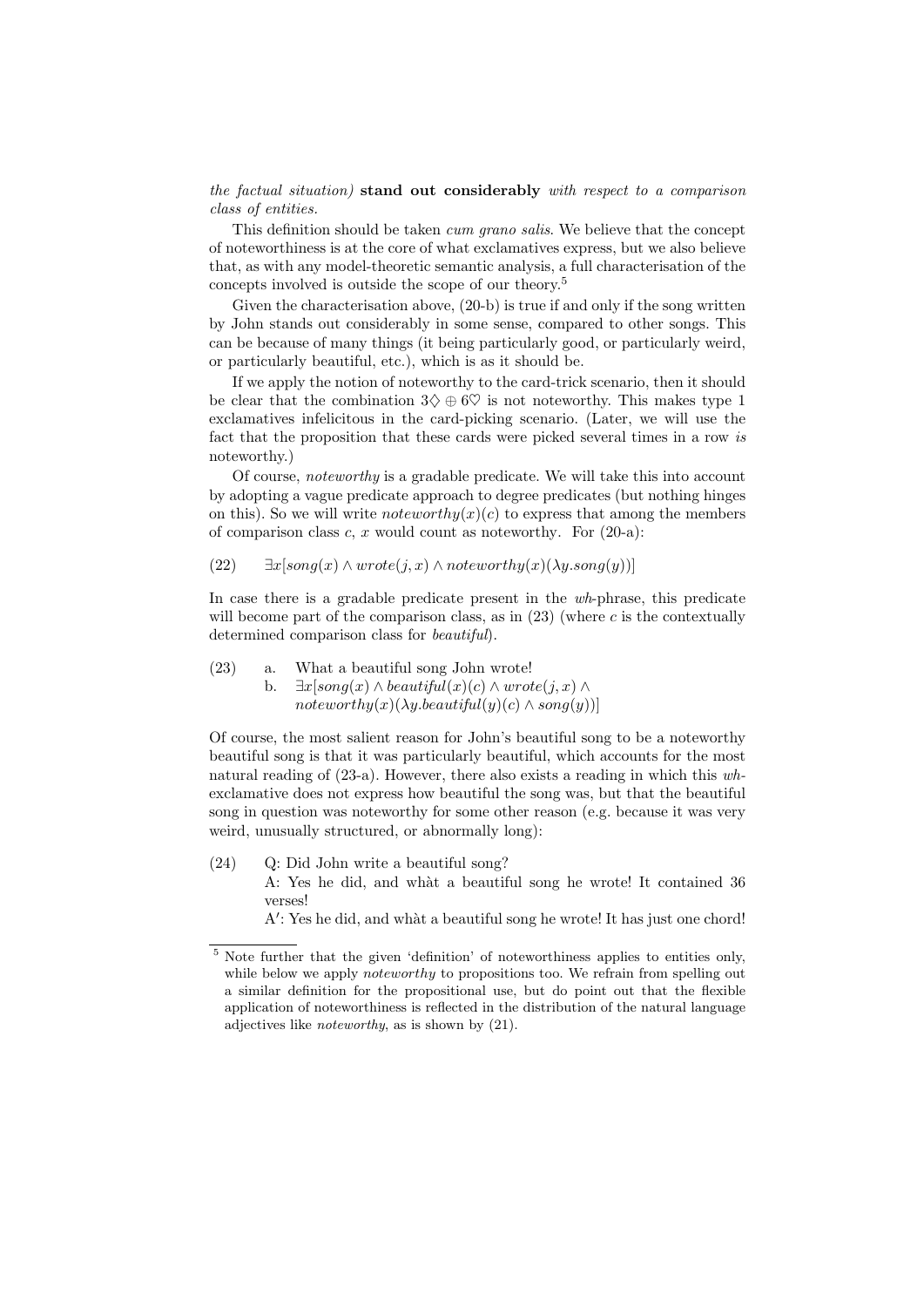#### 5.2 Wh-exclamatives of type 2

According to our proposal, Dutch who and which exclamatives differ from examples like (23-a) in that they do not involve the noteworthiness of the referent corresponding to the wh-phrase, but rather the noteworthiness of a proposition. For instance, for Dutch examples of the form  $Who/which$  woman I just saw! the interpretation in (25-a) is unavailable. Instead, the predicted reading is in  $(25-b)$ , where the noteworthiness evaluation takes propositional scope.<sup>6</sup> (We will leave the comparison class implicit. It suffices to assume it contains the speaker's experience.)

(25) a. 
$$
\exists x[saw(I, x) \land noteworthy(x)]
$$
  
b.  $\exists x[noteworthy(\land saw(I, x))]$ 

We will assume *noteworthy* to be factive. The form in (25-b) is true if and only if for some person, the true proposition that I saw this person is noteworthy.<sup>7</sup>

### 6 Discussion

#### 6.1 No interaction with degree constructions

In our proposal, wh-exclamatives are not a degree phenomenon in the sense of containing a mechanism that targets degree arguments of gradable predicates. The high degree reading of exclamatives is due to the fact that noteworthy objects are objects that stand out by possessing some attribute to an exceptionally high degree. But this high degree is lexically accessed, not compositionally. The result is that we predict that proper degree constructions, i.e. those that target degree slots of adjectives, will not stand in the way of forming a wh-exclamative. For instance, the degree slot in  $(26)$  is presumably saturated by *extremely*, witness the incompatibility of having further degree modification if extremely is there, as in (27). On a degree approach, it would be difficult to account for why (26) is felicitous, since extremely and what would target the same degree slot. (Cf. Castroviejo-Miro (2008) for discussion.)

- (26) What an extremely nice man John is!
- (27) a. \*John is more extremely nice than Bill. b. \*John is too extremely nice.

 $^6$  More needs to be said on how this analysis is compositionally realised. We omit these details here given the limited space we have.

<sup>&</sup>lt;sup>7</sup> An anonymous reviewer wonders what the interaction is between noteworthiness and expectation. In particular, s/he wonders whether unexpectedness is a necessary condition for being noteworthy. This is an interesting question since expectation has played an important role in the characterisation of exclamatives in the literature (compare Rett (2012) and Zanuttini and Portner (2003)). It would be good to gain some ground regarding this issue, but we have to leave this for further research, also in the light of the general discussion concerning the concept of noteworthiness in section 5.1.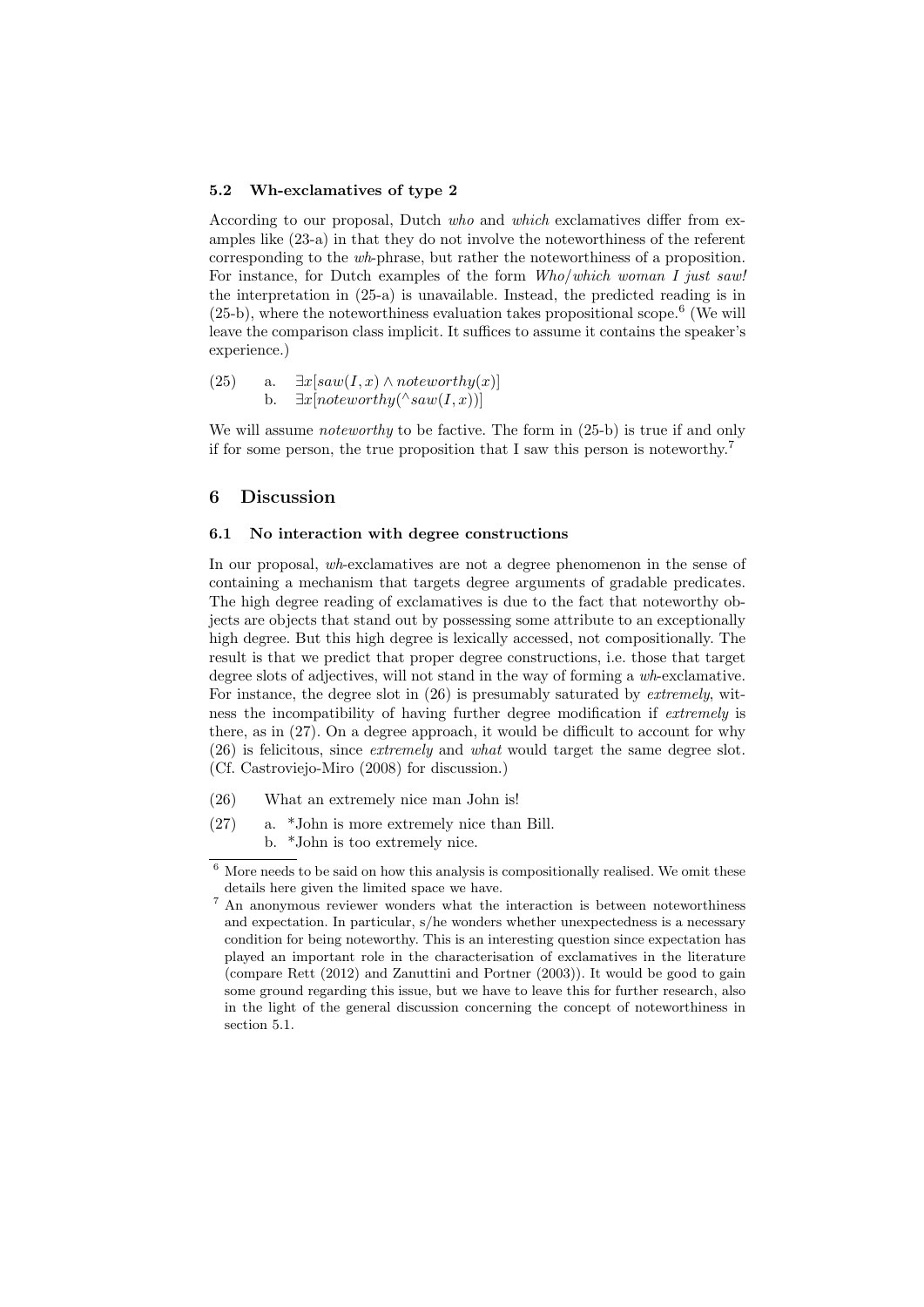In our proposal, however, the degree slot of nice in (26) plays no role in the exclamative semantics.

#### 6.2 An extension to how-exclamatives

In English, questions with how may form degree questions, as in (28-a). Given our proposal to abandon a degree semantics for wh-exclamatives, the question arises how we could account for exclamatives like (28-b).

(28) a. How tall is John? b. How tall John is!

In particular, one might ask whether English *how-exclamatives* are type 1 or type 2. Although, we do not have any clearcut arguments for either choice, there is one reason to think that they are of type 1, and that is because they can be reduced, as in *How tall!, How bizarre!*, etc. We will leave a more decisive argumentation for a choice between type 1 and type 2 to further research. It will be informative, however, to explore the two options a little bit.

How-exclamatives as type 1 If how-exclamatives are indeed of type 1, we get the following semantics for (28-b).

(29) 
$$
\exists d[tall(j,d) \land noteworthy(d)(c)]
$$

There are some problems with these truth-conditions. First of all, it is not clear what the comparison class  $c$  should look like, but let us assume that this is just some set of degrees of tallness that makes contextual sense. Second, and more seriously, it is unclear when a degree is or is not noteworthy. For instance, it makes no sense to assume that *noteworthy* $(210cm)(c)$  is true because people who are that tall are remarkable, for that would make 210cm towers exclamation-worthy. However, it is not completely inconceivable that we can have attitudes to degrees. What we need is a notion of degree that expresses the relative positions entities take up in the relevant ordering. We could, for instance, use the universal scale of Bale (2008), where every entity is mapped to a universal degree representing its relative position in the (finite) weak order of entities under discussion. For now, however, we'll use a different mechanism originating from Klein (1980). We'll assume that *how* in exclamatives does not range over a fine-grained scale of degrees, but rather over a coarse-grained set of so-called degree functions. Instead of interpreting adjectives as degree relations, we take them to be relations between comparison classes and entities. Degree modifiers like very manipulate the comparison class argument (Klein, 1980; Kennedy and McNally, 2005).

$$
(30) \qquad \text{[tall]} = \lambda c \lambda x. \text{tall}(x)(c)
$$

(30)  $[\text{tall}] = \lambda c \lambda x. \text{tall}(x)(c)$  "x is tall in class c"<br>(31)  $[\text{very tall}] = \lambda c \lambda x. \text{tall}(x)(\lambda y. \text{tall}_c(y))$  $\llbracket \text{very tall} \rrbracket = \lambda c \lambda x. \text{tall}(x) (\lambda y. \text{tall}_c(y))$ 

So, being very tall just means being tall with respect to the class of tall individuals. Functions like that expressed by *very* are called degree functions. We can create an ordering of degree functions as follows. Let  $D_0$  be  $\lambda P \lambda c \lambda x.P(c)(x)$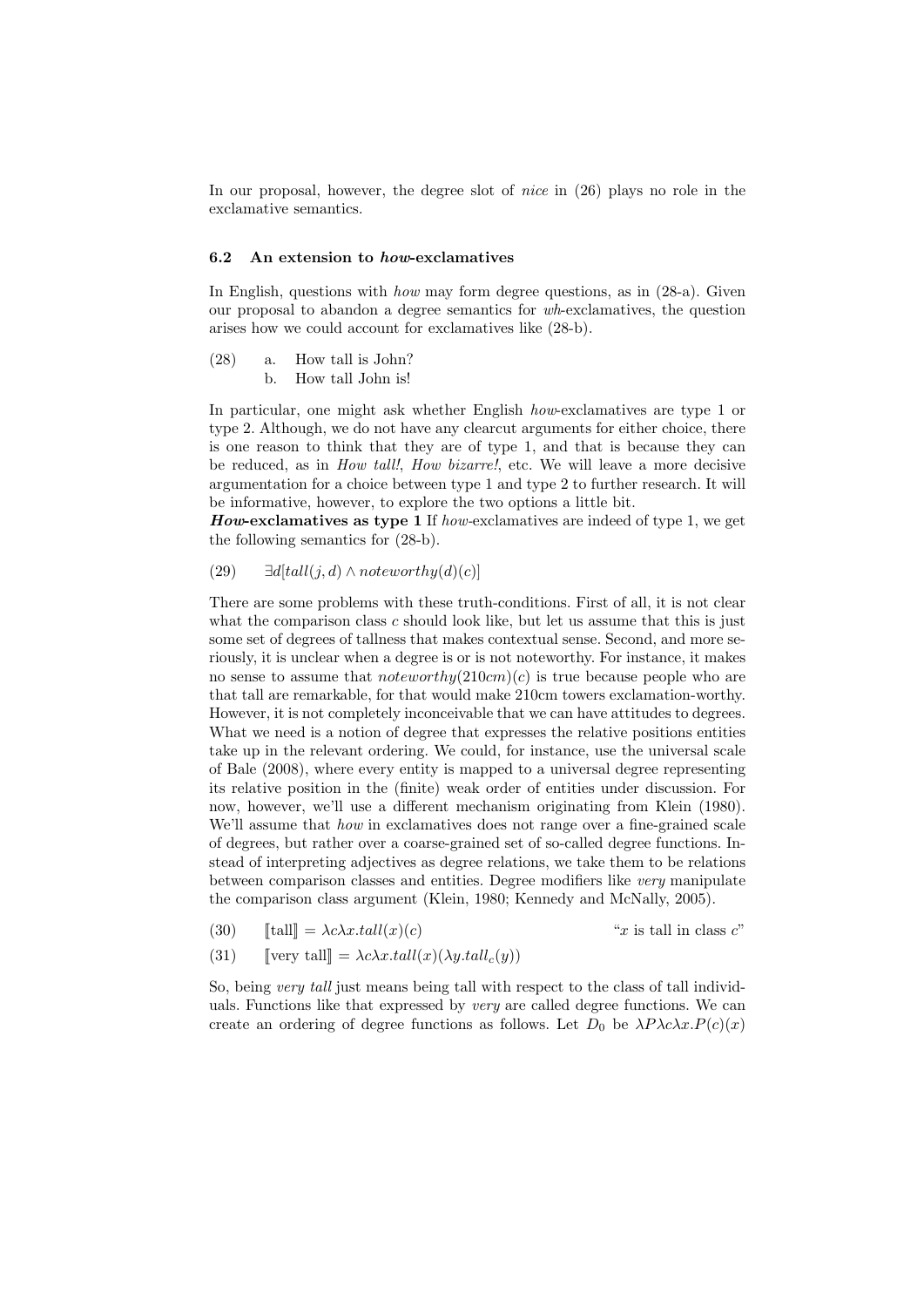and  $D_1$  correspond to "very", that is,  $D_1 = \lambda P \lambda c \lambda x.P(P(c))(x)$ . The next, stricter degree function is  $D_2 = \lambda P \lambda c \lambda x \cdot P(P(P(c))(x)$ . Generally, for  $n > 0$ :  $D_n = \lambda P \lambda c \lambda x \cdot P(D_{n-1}(P))(c)(x)$ . The exclamative semantics could now be given in terms of such functions:

$$
(32) \qquad \exists D[(D(tall))(c)(j) \land noteworthy(D)]
$$

Assume that things that are very very A are noteworthy, as are things that are very very very A, etc. In other words, noteworthy $(D_n)$  is true for  $n \geq 2$ . This means that  $(28-b)$  is felicitous if John is (at least) very very tall. In this setup we now do not predict that towers of John's height are exclamation-worthy, since those towers will not count as very very tall.

**How-exclamatives as type 2** When we consider the option of how-exclamatives being of type 2, we get (33) for (28-b).

$$
(33) \qquad \exists d[noteworthy(\land tall(j,d))]
$$

This is completely parallel to the semantics that Nouwen (2011) gives for (34-a), as in (34-b). (Assume that the predicate surprising is factive).

- (34) a. John is surprisingly tall.
	- b.  $\exists d[surprisingly(\land tall(j,d))]$

The parallel is intuitively attractive. Both evaluative adverbs of degree like surprisingly and exclamatives seem to combine high degree with some sort of attitude. The page limit for this paper does not allow for a more thorough comparison of (28-b) and (34-a), nor for a proper evaluation of (33).

## 7 Conclusion

We have identified two kinds of wh-exclamatives: those that involve the noteworthiness of the wh-referent and those that involve a noteworthiness evaluation of the open proposition in the exclamative. Our approach simplifies the semantic mechanism and improves the empirical coverage over competing, scalar approaches.

An anonymous reviewer suggests a more radical approach than ours. The fact that type 2 exclamatives are not found in all languages and are syntactically distinct from type 1 exclamatives could mean that they do not form a common semantic class with type 1 exclamatives. In other words, our attempt at a unified analysis (involving noteworthiness) is misguided, given the many differences between the classes. This is an interesting thought, which we have not pursued for several reasons, most importantly because intuitively there is considerable semantic overlap between the two classes. (We characterise this overlap as the concept of noteworthiness). Furthermore, it was one of our main goals for this paper to point out an oddity in the literature: an analysis like the one in Rett (2012) is only suitable for English exclamatives, whilst the completely different analysis given in d'Avis (2002) is only suitable for who-exclamatives in languages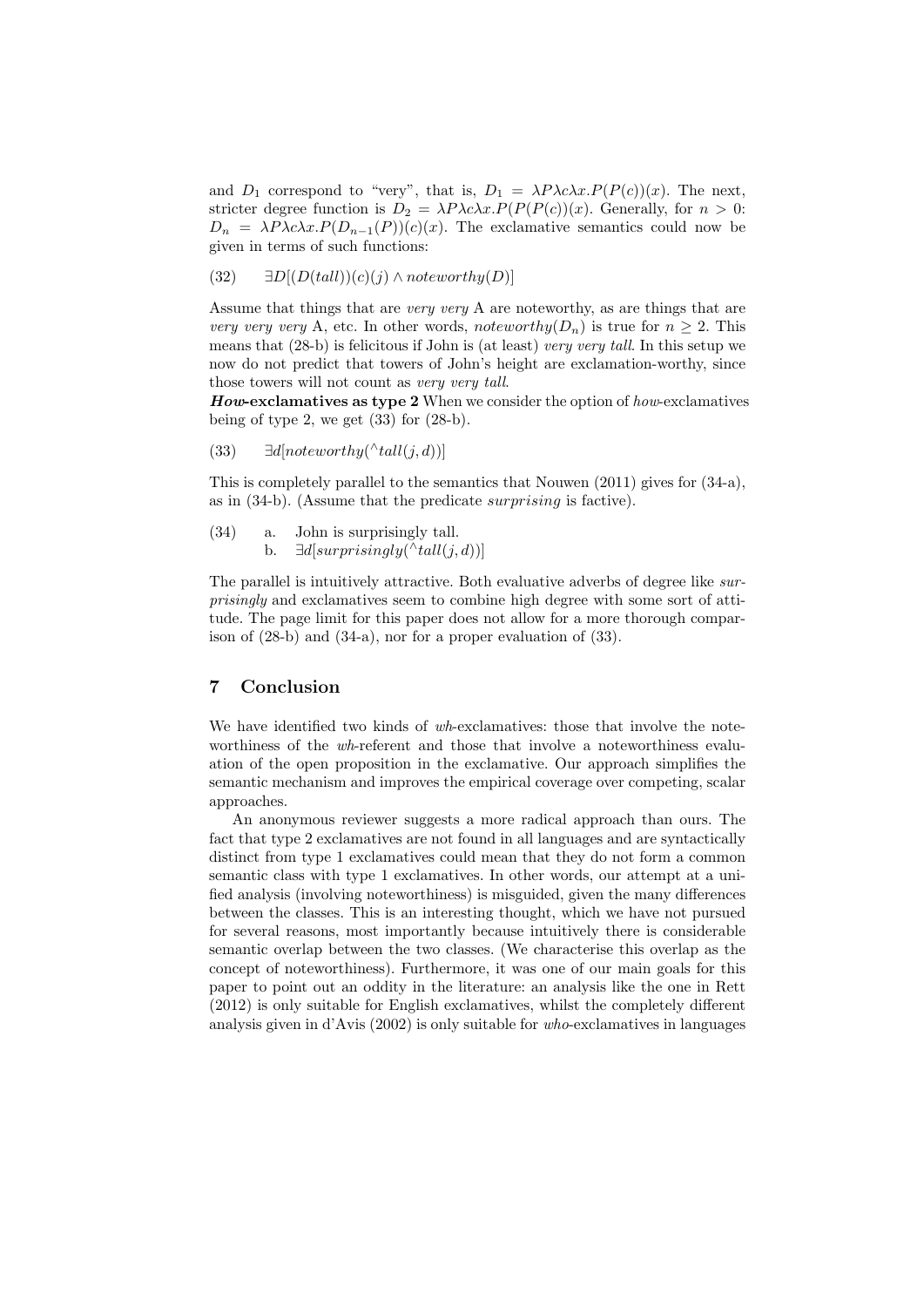like German and Dutch. We show that such papers are not in opposition to each other, but analyse different types of exclamatives. At the very least, we hope to have broadened the empirical burden of theories of  $\mathit{wh}\text{-exclamatives}.$